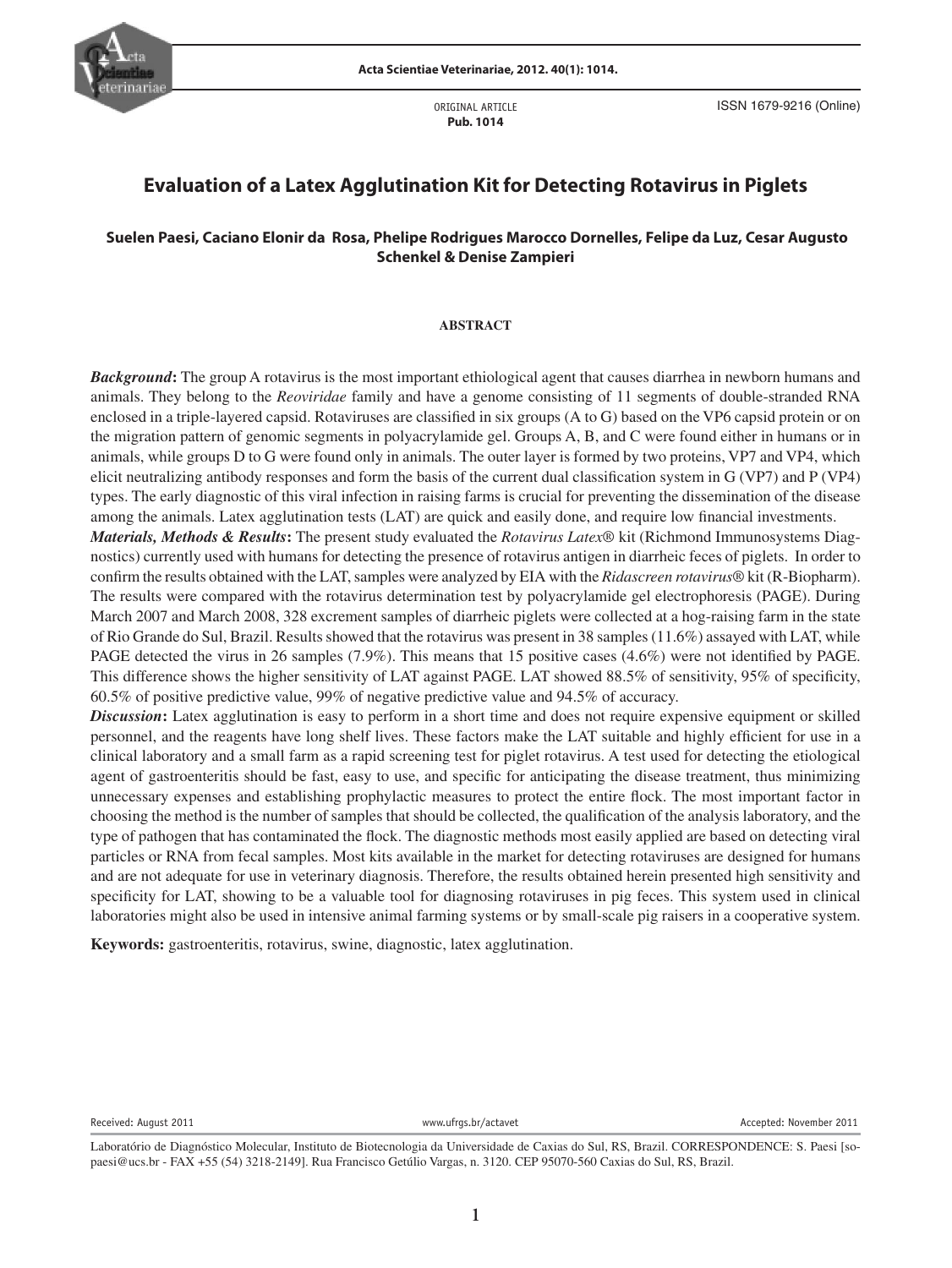# **INTRODUCTION**

Rotaviruses are the major cause of gastroenteritis in children and young animals of various species worldwide [15]. They belong to the *Reoviridae* family and have a genome consisting of 11 segments of double-stranded RNA enclosed in a triple-layered capsid. Rotaviruses are classified in six groups  $(A \text{ to } G)$  based on the VP6 capsid protein or on the migration pattern of genomic segments in polyacrylamide gel. Groups A, B, and C were found either in humans or in animals, while groups D to G were found only in animals [9,15]. The outer layer is formed by two proteins, VP7 and VP4, which elicit neutralizing antibody responses and form the basis of the current dual classification system in G (VP7) and P (VP4) types [8,9].

In domestic and confined animals, the rotavirus has a great involvement in clinical diseases, causing an increase in morbidity and mortality in young animals [20]. An increasing hog production requires the use of new management techniques to prevent the dissemination of pathogenic [7,16].

Several techniques have been developed for diagnosing rotavirus in feces. The detection of the viral agent was performed by electronic microscopy, polyacrylamide gel electrophoresis (PAGE), immunofluorescence, radioimmuneassay, reverse passive hemagglutination, enzyme immunoassays (EIA), latex agglutination test (LAT), and more recently by reverse transcriptase with polymerase chain reaction. Among these assays, LAT was reported as a being easy to perform in a short time, for diagnosis and control of the disease caused by rotavirus A in humans [4,10,11,13,17,19].

The purpose of the present study was to evaluate the potential of the Rotavirus Latex® kit for human use for diagnosing rotavirus in the feces of diarrheic piglets.

## **MATERIALS AND METHODS**

A total of 329 fecal samples were collected from diarrheic piglets from a farm located in the mountain region of the state of Rio Grande do Sul, Brazil. Piglets age was around 40 days. The samples were collected from March 2007 to March 2008, sent to the Laboratory of Molecular Diagnostic of the University of Caxias do Sul, and stored at -20°C until use.

The samples were tested with the *Rotavirus*  Latex<sup>®</sup> kit<sup>1</sup> according to the manufacturers' instructions. This is a rapid slide test in which latex particles are coated with antibodies specific for group-A rotavirus antigens present in fecal supernatant. The test was considered positive for rotavirus if agglutination was observed with the test latex, but not with the control latex, and undetermined if agglutination was observed with the test latex and the control latex. In order to confirm the results obtained with the LAT, samples were analyzed by EIA with the *Ridascreen rotavirus*® kit<sup>2</sup> according to the manufacturers' instructions. The EIA is an immunoassay with sandwich-type monoclonal antibodies that link to the VP6 protein of the rotavirus capsid.

To characterize the RNA electrophoretic pattern of the rotavirus, viral RNA was extracted from fecal specimens using phenol-chloroform [3]. The extracted RNA was subjected to polyacrylamide gel electrophoresis to detect viral genome and to characterize the RNA electrophoretic pattern described previously [25]. PAGE was performed using a 7.5% polyacrylamide separating gel with a 3.5% stacking gel, and electrophoresis was carried out for 8 h at a constant current of 20 mA per gel. RNA extracted from simian rotavirus (SA11) was used as positive control for PAGE analysis. Migration of RNA genome fragments was detected by silver staining [12,23].

The data surveyed in interviews and analytical results were tabulated in the *Statistical Package for the Social Science* (SPSS) - version 15.0 - with a significance level of  $P < 0.05$  for statistical analysis.

## **RESULTS**

Results showed that the rotavirus was present in 38 samples (11.6%) assayed with LAT, while PAGE detected the virus in 26 samples (7.9%) [Table 1]. This means that 15 positive cases  $(4.6\%)$  were not identified by PAGE. This difference shows the higher sensitivity of LAT against PAGE. On the other hand, of the 291 samples with a negative result by LAT, three (0.9%) had a positive result with PAGE. Both methods have simultaneously identified  $288 (87.5%)$  negative cases, characterizing a rotavirus prevalence of 12.5%.

When comparing LAT with PAGE, results obtained herein showed 88.5% of sensitivity, 95.0% of specificity,  $60.5\%$  of positive predictive value,  $99.0\%$ of negative predictive value and 94.5% of correlation (Table 1).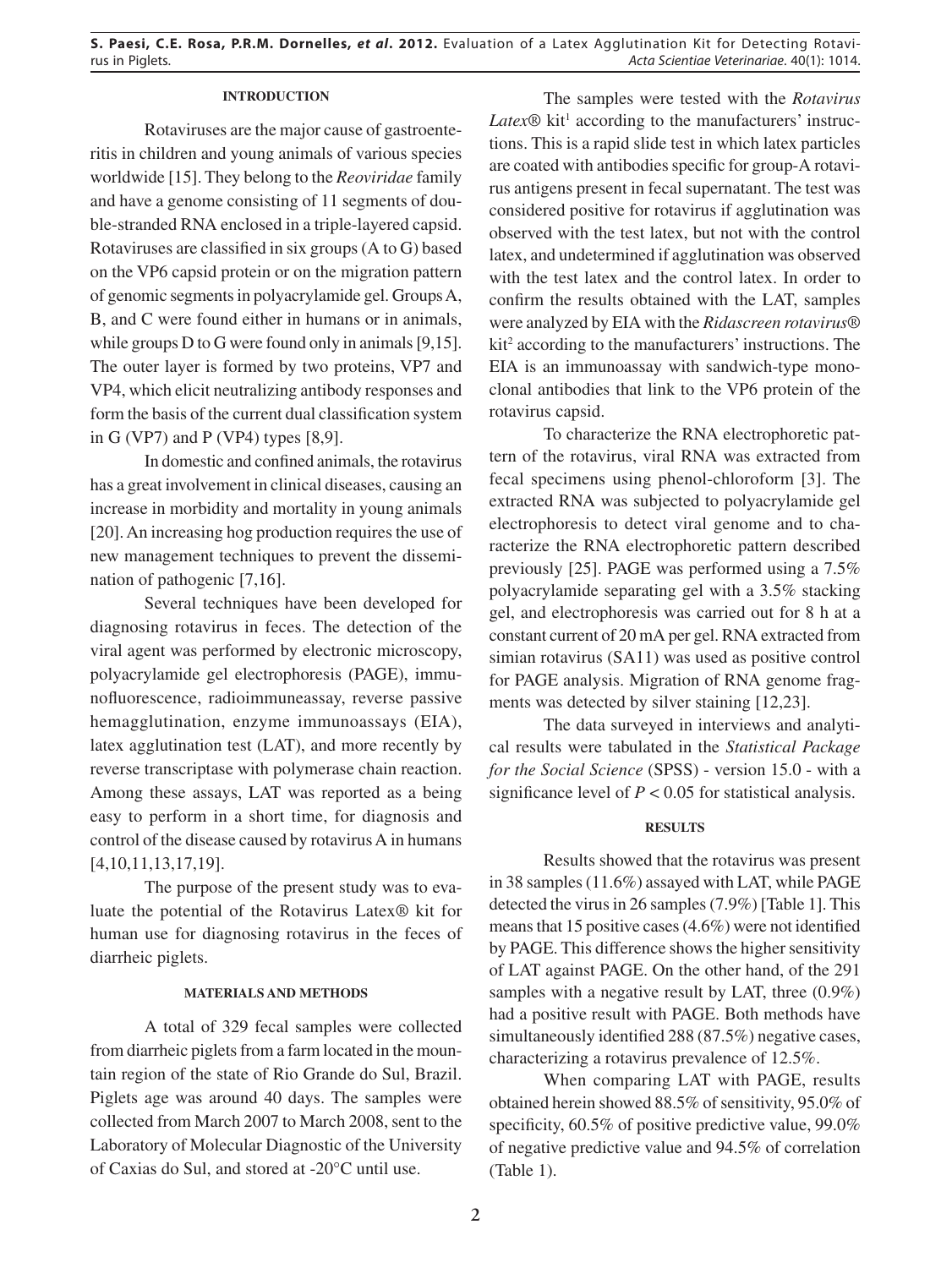|                                                               |  | <b>Table 1.</b> Comparison between results obtained by latex agglutination (LAT) and polyacrylamide gel elec- |
|---------------------------------------------------------------|--|---------------------------------------------------------------------------------------------------------------|
| trophoresis (PAGE) in 329 samples of diarrheic feces of pigs. |  |                                                                                                               |

|          | <b>PAGE</b> |                |              |  |  |  |  |  |
|----------|-------------|----------------|--------------|--|--|--|--|--|
| $LAT^*$  | Positive    | Negative       | Total        |  |  |  |  |  |
| Positive | 23(7%)      | $15(4.6\%)$    | 38 (11.6%)   |  |  |  |  |  |
| Negative | $3(0.9\%)$  | 288 (87.5%)    | 291 (88.4%)  |  |  |  |  |  |
| Total**  | $26(7.9\%)$ | 303 $(92.1\%)$ | $329(100\%)$ |  |  |  |  |  |

\*88.5% sensitivity, 95% specificity, 60.5% positive predictive value, 98.9% negative predictive value, 94.5% accuracy. \*\*Chi-square test was applied to the results obtained with LAT and PAGE; significant difference was  $P \le 0.005$ .

#### **DISCUSSION**

A test used for detecting the etiological agent of gastroenteritis should be fast, easy to use, and specific for anticipating the disease treatment, thus minimizing unnecessary expenses and establishing prophylactic measures to protect the entire flock. The most important factor in choosing the method is the number of samples that should be collected, the qualification of the analysis laboratory, and the type of pathogen that has contaminated the flock. The diagnostic methods most easily applied are based on detecting viral particles or RNA from fecal samples [12,18,23,26,27]. Therefore, LAT and PAGE are the methods of choice in hog raising farms. PAGE is a method that has high specificity but low sensitivity. Its major advantage is detecting rotaviruses of several types [9,12]. On the other hand, although detecting only the type-A rotavirus, LAT has a high sensitivity and specificity, and it is widely used in diagnostic labs for its ability in detecting antigens in a short time and at a low cost [5,26]. However, LAT is not commercialized as a kit for use with hog herds.

The presence of rotavirus in hog herds is well known. Calderaro *et al*. [6] studied the frequency of etiological agents of enteritis in suckling piglets from 21 hog raising farms in Sao Paulo between March 1996 and November 1997. The authors used PAGE and found a 10.9% frequency of rotavirus amongst other bacterial and parasitological causative agents of gastroenteritis. A study conducted in Poland with 117 fecal samples from diarrheic piglets used PAGE and obtained 21 positive samples (17.9%) for rotavirus [29]. This is higher than the results reported herein; however, it might be explained by differences in handling, viral load, and geographical circulation of the etiological agent.

 Among the limitations of the LAT, one must take into account the fact that this test detects only the type-A rotavirus, despite this being the most prevalent viral group in gastroenteritis of various etiologies. Janke *et al*. [14] when studying 90 fecal samples from piglets, found 67.8% of infections by type-A, 10% for type-B, and 11.1% for type-C rotaviruses. Pongsuwanna *et al*. [24] when studying 557 fecal samples from diarrheic piglets in Thailand using PAGE, identified 23 samples with type-A, one with type-B, and two with type-C rotaviruses. Another study conducted by Will *et al*. [28] reported that 89% of diarrhea cases in commercial raising farms are due to the type-A rotavirus.

agglutination tests are usually very popular in clinical Despite its high specificity, PAGE requires a long time investment when compared to the LAT, a drawback in case of epidemic outbreaks [12]. Latex laboratories. These tests have already been used for detecting over 100 different infectious diseases in humans, as in recent examples: malaria, tuberculosis, hepatitis C, and dengue fever [21]. A LAT kit for human use has already been successfully applied to bovine diarrheic samples and showed a 63% positive rate for type-A rotavirus [1]. The rate of false negatives (0.9%) by LAT and refuted by PAGE might be explained by the fact that the samples contained different types of rotaviruses, which the type-A rotavirus kit was unable to identify. Other kits also show this limitation, as for example Rotalex from Orion Diagnostica [17] with 2.7%, and Slidex Rotatest [13] with 2.4%. These false negative reactions probably occur due to a lower viral titer than the technical sensitivity or feces containing inhibitors or IgA-specific antibodies, resulting in weak agglutination reactions not detected by the kit [4,13]. Among the advantages of PAGE are the ability of this method in differentiating the electrophoretic profiles of the rotavirus present in the pig herd; however, the results of the present study show that 100% of the rotaviruses were classified as being of the long type, which means a greater presence of type-A rotavirus.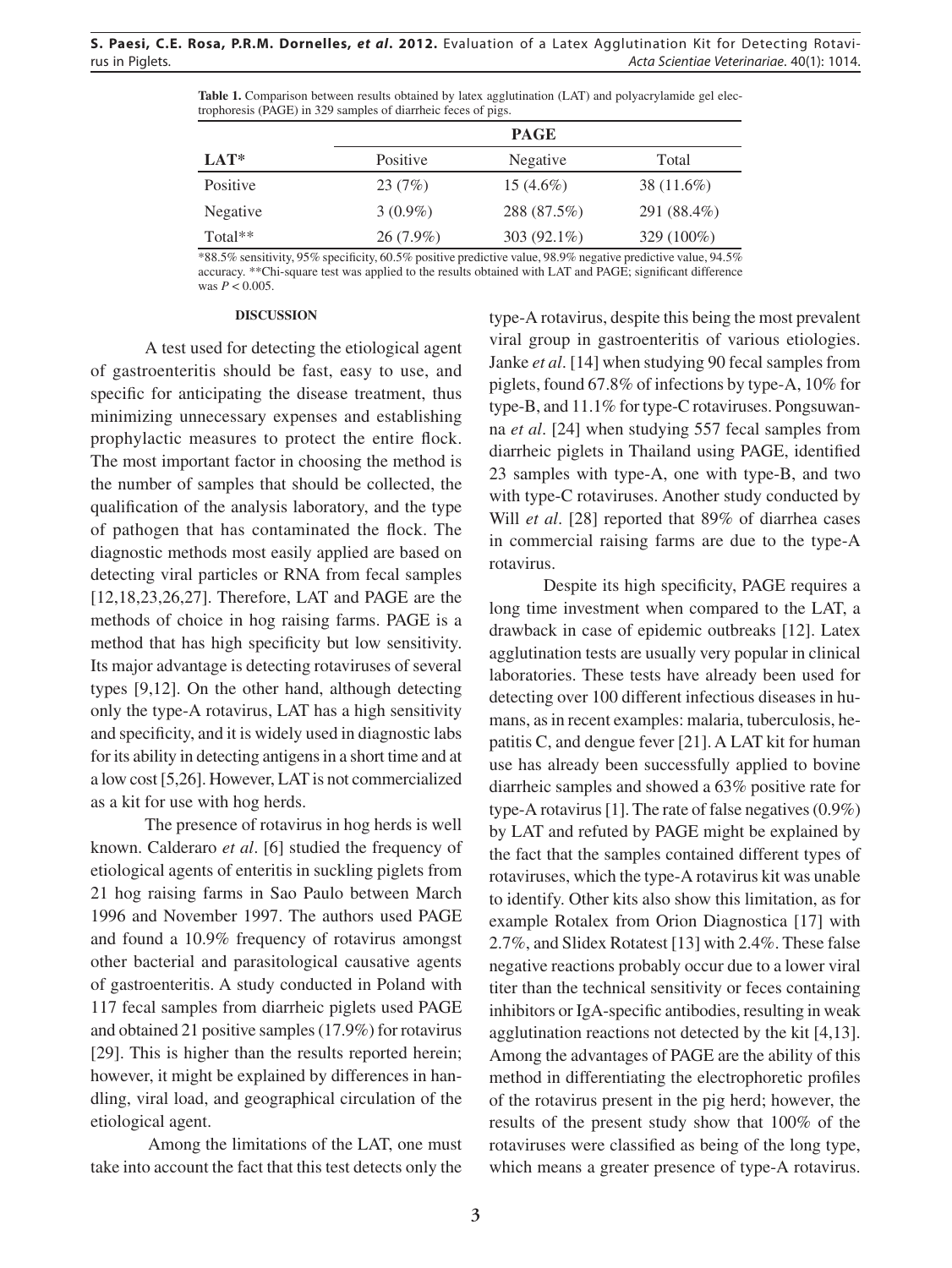**S. Paesi, C.E. Rosa, P.R.M. Dornelles,** *et al***. 2012.** Evaluation of a Latex Agglutination Kit for Detecting Rotavi-Acta Scientiae Veterinariae. 40(1): 1014.

Group A is the target of the LAT kit for detecting rotaviruses in human fecal samples.

#### **CONCLUSIONS**

 Other comparisons were conducted with humans, as for example between the *Slidex Rotavirus2*® (BioMérieux) kit and PAGE [11], where LAT showed 82.9% of sensitivity, 98.1% of specificity, 96.7% of positive predictive value, 89.7% of negative predictive value and 92.0% of accuracy. In another study comparing the PAGE technique with a LAT kit, Paul *et al*. [22] obtained a  $70.9\%$  sensitivity and a  $100\%$  specificity. Altindis *et al*. [2] when studying feces samples from 135 diarrheic children reported a positive rate for rotavirus of 15.5% (21 samples) with LAT and of 11.8% (16 samples) with PAGE. When using PAGE as standard, they obtained 93.7% of sensitivity, 94.9% of specificity, 71.4% of positive predictive value,  $99.1\%$ of negative predictive value and 94.8% of accuracy for LAT.

Most kits available in the market for detecting rotaviruses are designed for humans and are not adequate for use in veterinary diagnosis. Therefore, the results obtained herein presented high sensitivity and specificity for LAT, showing to be a valuable tool for diagnosing rotaviruses in pig feces. This system used in clinical laboratories might also be used in intensive animal farming systems or by small-scale pig raisers in a cooperative system.

SOURCES AND MANUFACTURERS

1 Rotavirus Latex® kit, Richmond Immunosystems Diagnostics Ltda. São Paulo, Brazil. 2 Ridascreen rotavirus® kit, R-Biopharm. Darmstadt, Germany.

*Declaration of interest*. The authors report no conflicts of interest. The authors alone are responsible for the content and writing of the paper.

#### **REFERENCES**

- **1 Al-Yousif Y., Anderson J., Chard-Bergstrom C. , Bustamante A., Muenzenberger M., Austin K. & Kapil S. 2001.**  Evaluation of a latex agglutination kit (Virogen Rotatest) for detection of bovine rotavirus in fecal samples. *Clinical and Diagnostic Laboratory Immunology*. 8: 496-498.
- **2 Altindis M., Yavru S., Simsek A., Ozkul A., Ceri A. & Hasan K.O.C. 2004.** Rotavirus Infection in Children with Acute Diarrhea as Detected by Latex Agglutination, ELISA and Polyacrylamide Gel Electrophoresis. *Indian Pediatrics*. 41(4): 590-594.
- **3 Boom R., Sol C.J.A., Salimansm M.M.M., Jansen C.L., Wertheim-Van P.M.E. & Noordaa-Van Der J. 1990.** Rapid and simple method for purification of nucleic acids. *Journal of Clinical Microbiology*. 28(3): 495-503.
- **4 Buser J., Risch L., Rutz T., Manang S. & Munzinger J. 2001.** Comparison of a rotavirus latex agglutination test with two rapidimmunochromatographic test devices for detection of rotavirus in human feces. *European Journal of Clinical Microbiology & Infectious Diseases*. 20(4): 295- 296.
- **5 Brandt C. D., Arndt C.W., Evans G. L., Kim H.W., Stallings E. P., Rodriguez W.J. & Parrott R.H. 1987.** Evaluation of a Latex Test for Rotavirus Detection. *Journal of Clinical Microbiology*. 25(9): 1800-1802.
- **6 Calderaro F.F., Baccaro M.R., Moreno A.M., Ferreira A.J.P, Jerez A.J. & Pena H.J.F. 2001.** Freqüência de agentes causadores de enterites em leitões lactantes provenientes de sistemas de produção de suínos do estado de São Paulo. *Arquivo do Instituto Biológico* 8: 29-34.
- **7 Dewey C.E., Wittum T. E, Hurd H. S. Dargatz D.A. & Hill G.W. 1995.** Herd and litter-level factors associated with the incidence of diarrhea morbidity and mortality in piglets 4-14 days of age. *Journal of Swine Health and Production*. 3: 21-28.
- **8 Estes M.K. & Cohen J. 1989.** Rotavirus gene structure and function. *Microbiology and Molecular Biology Reviews*. 53(4): 410-449.
- **9 Estes M.K. 2001.** Rotaviruses and their replication. In: Knipe D.M., Howley P.M., Griffin D.E., Lamb R.A., Martin M.A., Roizman B. & Strais S.E. (Eds.) *Fields Virology*. 4th edn. Philadelphia: Lippincott Williams and Wilkins, pp.1747-1785.
- **10 Fernandes J.V. 2000.** Rotavirus detection in feces of children with acute diarrhea. *Journal of Pediatrics*. 76: 300-304.
- **11 Ferreira T.L., Becho M.C., Bernardo A.R., Chaves T.C.B., Ribeiro R.S., Lima J.S., Fialho A.M., Leite J.P.G., Mazur C. & Anelli M.G.M. 2006.** Performance of latex agglutination test in the diagnosis of acute gastroenteritis by rotavirus. *Brazilian Journal of Microbiology*. 37: 587-589.